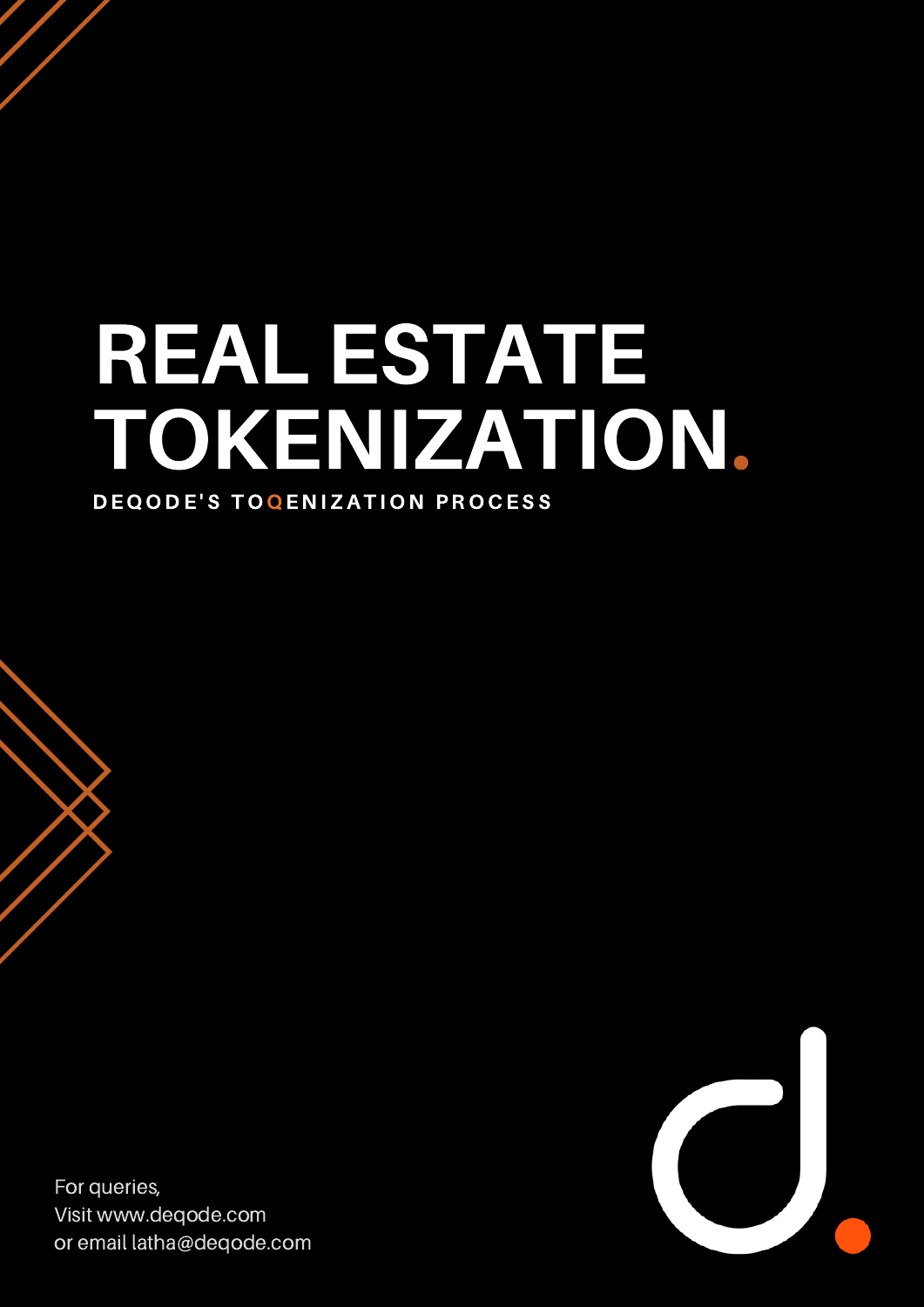## Real Estate, decoded.

Real-estate tokenization is the process of creating a digital asset that represents a single property or a portfolio of features on a blockchain-based system.

These tokens represent a certain amount of shares for some real estate asset. Other investors can purchase these tokens, and by doing that, they become partial owners of that asset - which further allows them to be involved in cash flows and asset appreciation. At the same time, they have the freedom to sell any amount of their shares whenever they want, and they can do this even through online markets.

Deqode's Toqenization Process makes it easier for real estate companies to quickly put properties on blockchain.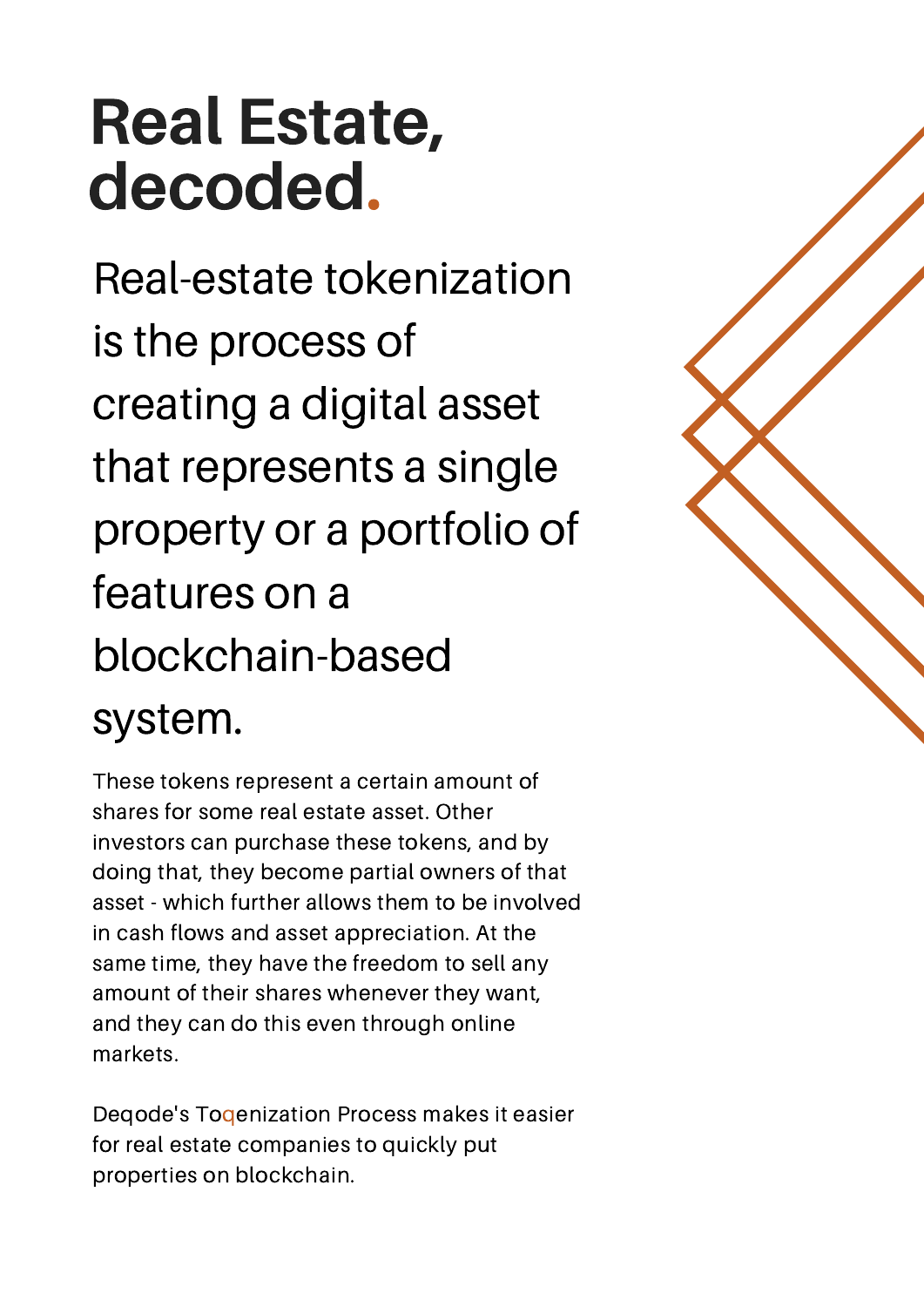# Benefits of Tokenization.

The benefits of real estate tokenization include:

### Accessing additional capital

Real estate owners and developers can offer smaller investment denominations by dividing a property through a blockchain-based system, expanding distribution to a broader and more diverse investor group.

### Lower illiquidity discounts and liquidity premiums

For highly illiquid assets such as real estate, institutional investors have often had an advantage over individuals due to the steep illiquidity discount associated with the majority of commercial real estate investments.

### Enhanced price discovery

Today the real-time pricing information is paper-based, and it stores asymmetrical information by all parties. A digital secondary market for individual real estate properties will enable real-time pricing information.

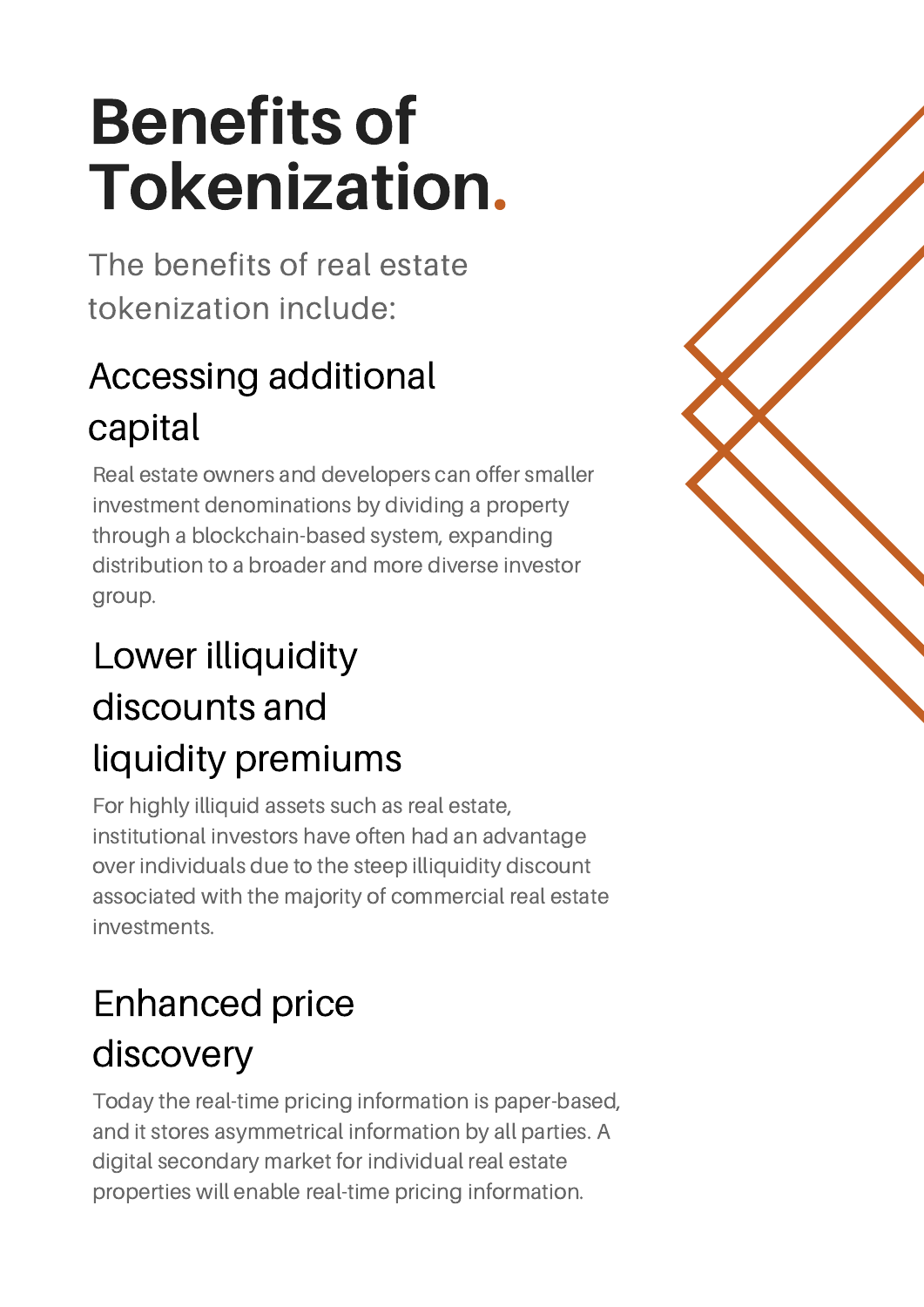# Benefits of Tokenization.

The benefits of real estate tokenization include:

#### Improved transparency

The use of a blockchain-based system enables the programming of rights, restrictions, and data associated with the underlying property into the tokenized digital asset. Everything that has happened in the past is public to anyone who might want to look.

### Automated

### Processing

The tokens can be allocated/managed through smart contracts that would automate the wills and rights process.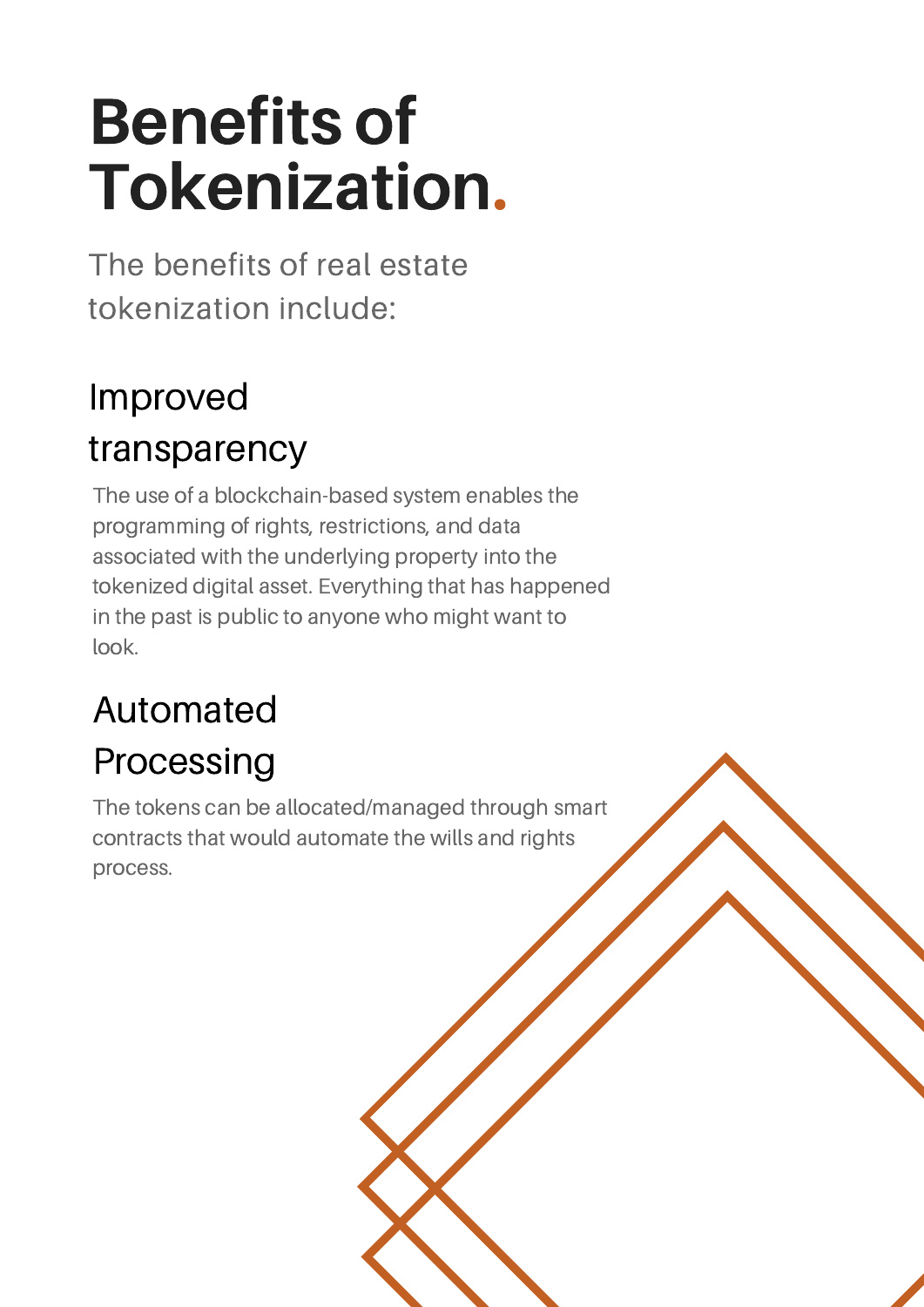## Deqode's **Todenization** Process.

Deqode has a collaborative tokenization process: **Togenization, that involves three steps:** 

- Deal structuring
- Technology selections
- Token creation and distribution

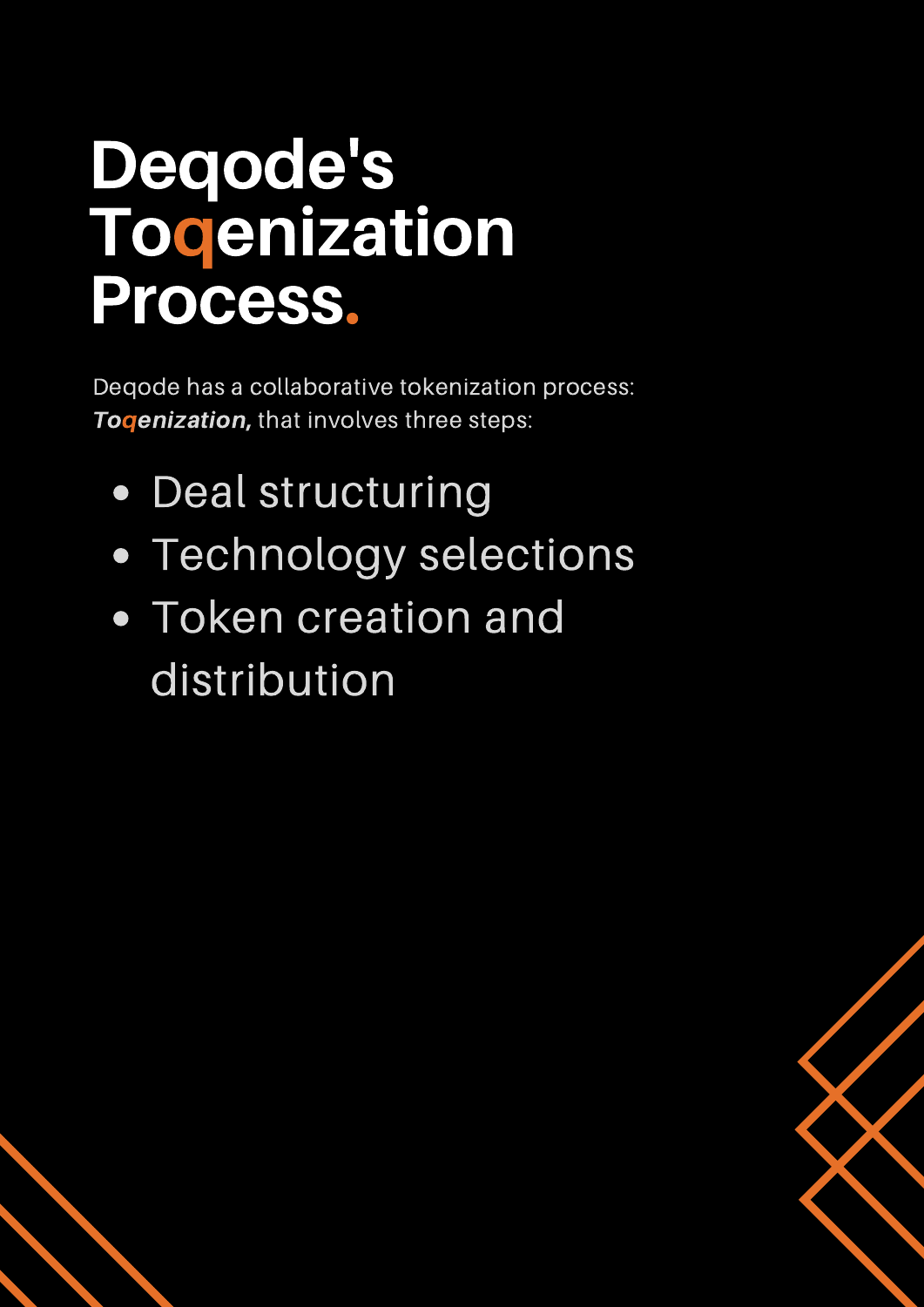# Deal Structuring.

No one can understand the structure of the deal better than you - so, in a collaborative process, we sit with you to structure elements including jurisdiction, asset type, shareholder types, and applicable regulations. The structure is based on:

1. Asset: Specific property or properties to be digitized

2. Legal structure: Digitization of real estate requires a legal cover around the individual property(ies) to securitize and create an investment vehicle. Some common structures include Single asset Special Purpose Vehicle (SPV), real estate fund, project finance, REIT, etc

3. **Shareholder rights:** Based on the legal structure, you determine if investors have the right to dividends or governance of the entity and/or property. You may also choose to offer multiple tokens that represent different investment classes. For example, you can create a token that represents preferred equity in a property with a liquidation preference, and another token that represents common equity

4. **Investor types:** The legal structure may dictate to which types of investors the deal will be made available. The jurisdiction must also be considered in which the target investor group will reside

5. Execution regulation: The applicable execution regulation may be based on the location of the property or the SPV, the size of the capital raise, and the type and location of investors. It's important to note that execution regulation may also determine the tax treatment of the tokens as well as solicitation restrictions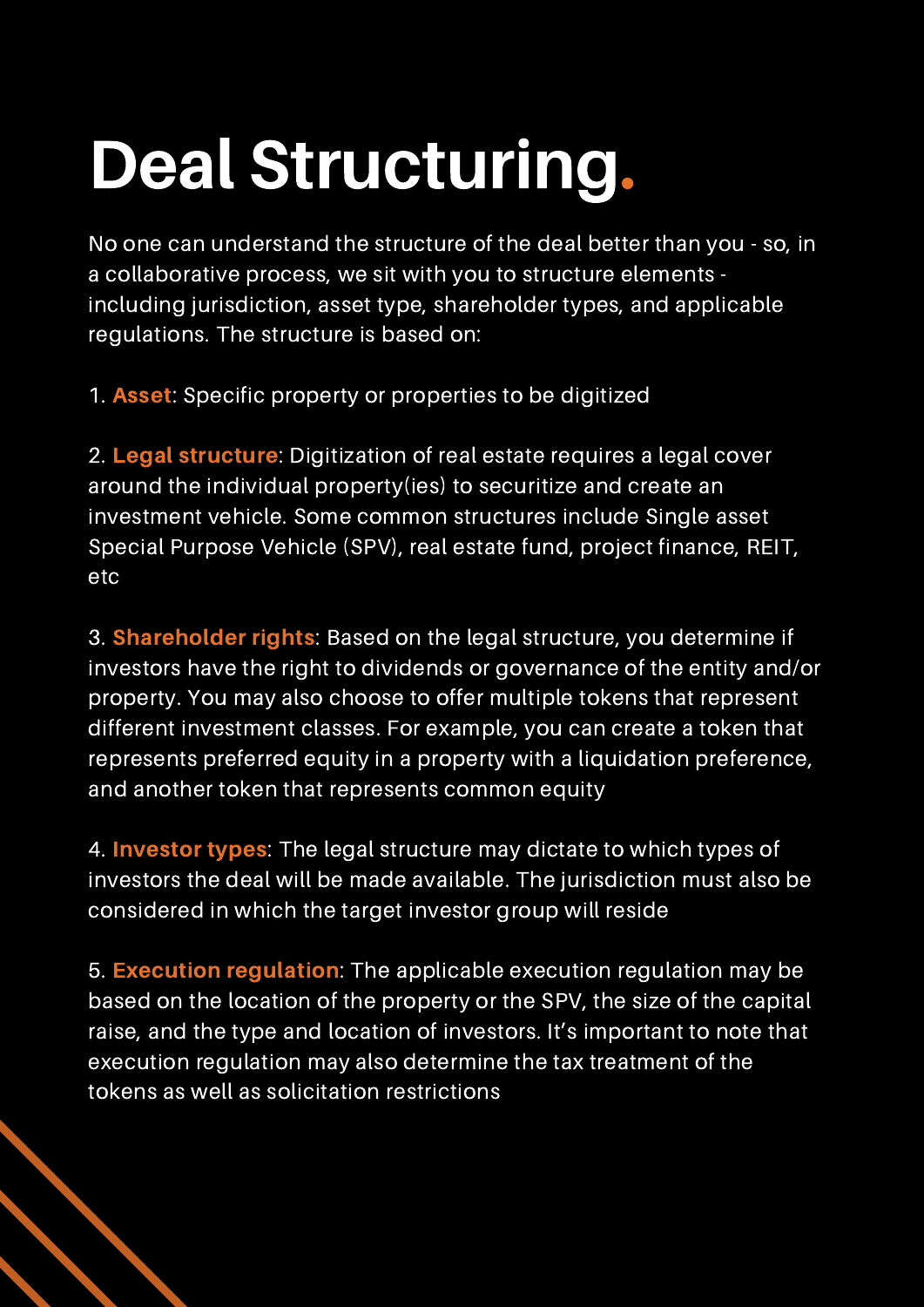# Technology Selection.

After the finalization of the legal structure for the property, we'll decide the technology. The three critical decisions we will make are:

- Blockchain Token: Determine the blockchain platform to build and has the rights to store tokens. The platform should also allow the owner to transfer those rights to anyone and transfer the complete ownership to someone else in a legal way.
- KYC/AML Vendor: To determine a KYC vendor that can integrate with the primary platform and the digitized security infrastructure.
- Primary/Secondary Marketplace: To determine the success of the capital raise and the ability for investors to access liquidity. By this, we can decide the exchange for trading.

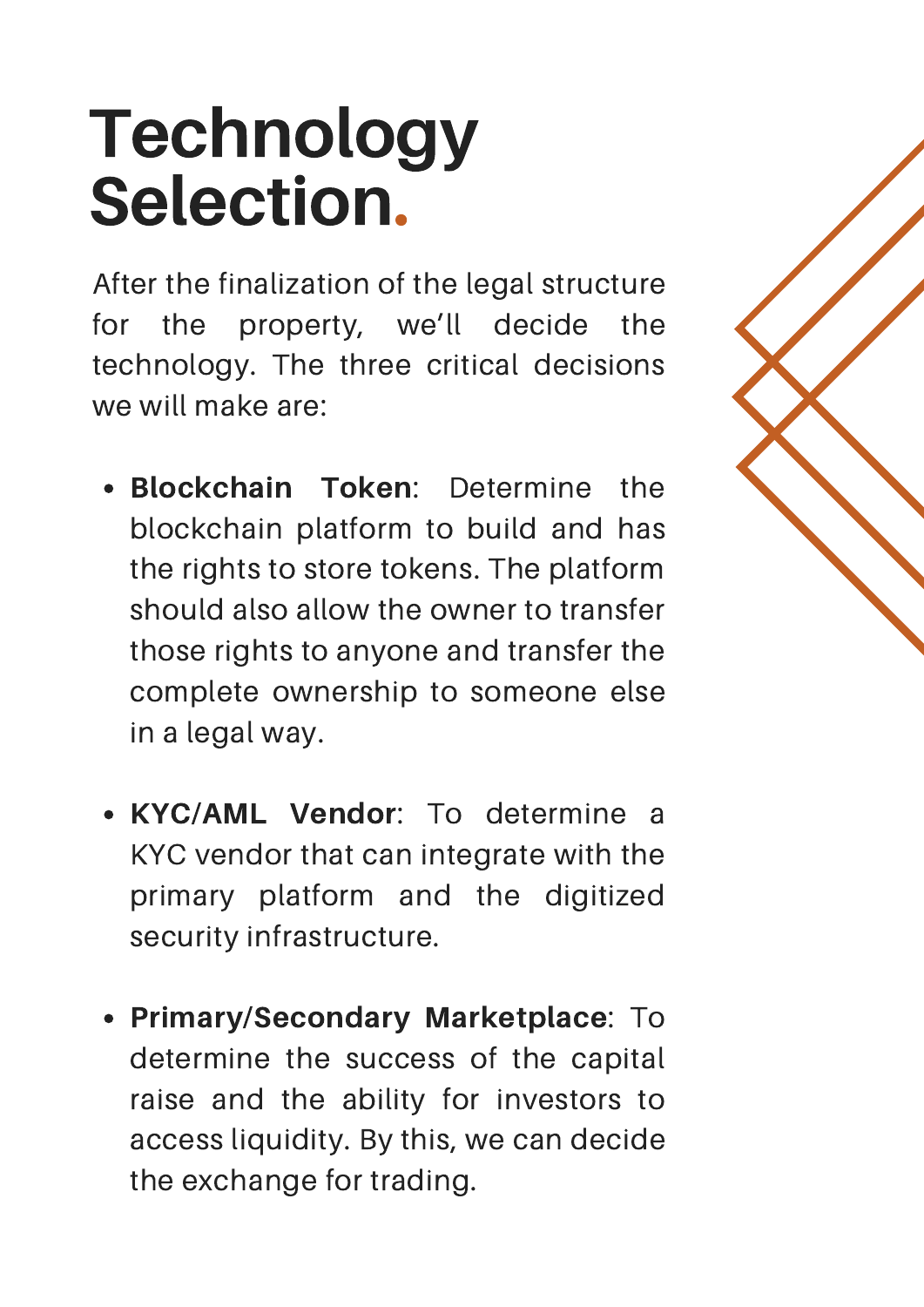## Token Distribution.

After the technology decision, the next step will be to launch the token and distribute it to investors.

- Acceptable funds: You will have the option to accept different types of payment methods easily. The digitized real estate can also be purchased using stable coins.
- Token launch: The created tokens will be launched by the technology vendor, on the web application set up through the click of a button.
- $\cdot$  KYC: In this, the investor will go through the KYC process for verification and linking of their digital wallet.
- Token Distribution: Now that the investor is registered you will either send tokens directly to investor accounts or list the digitized real estate on a primary issuance platform. After investors make the purchase, they will receive the digitized securities.